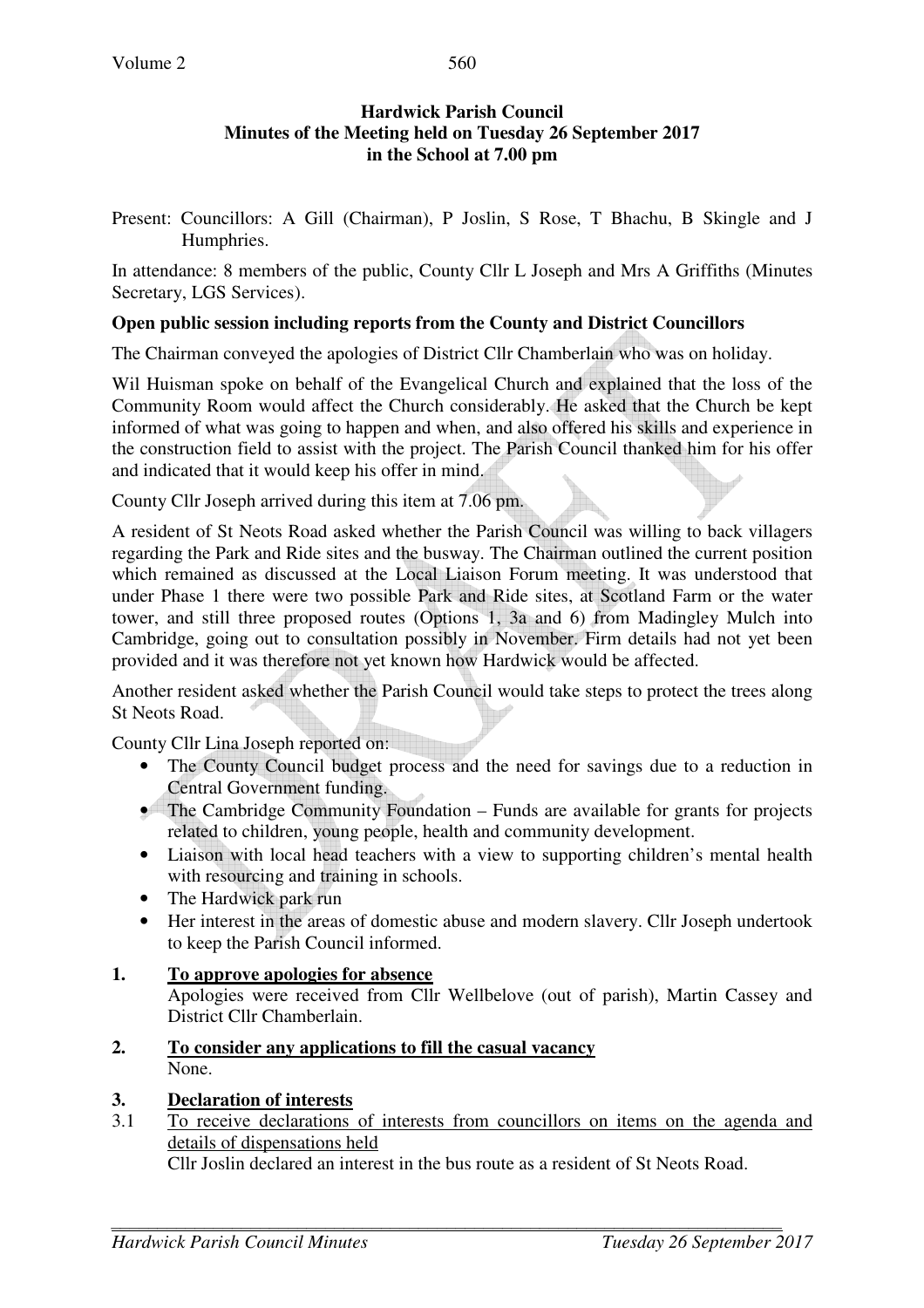Cllr Humphries declared an interest as Scout leader in any item relating to the Scout hut and the existence of her dispensation to speak and vote.

Cllr Skingle declared an interest in item 6.3 as a member of HSSC.

Cllr Rose declared a non-pecuniary interest in item 6.3 as a member of HSSC and a non-pecuniary interest in 6.4 as a life member of Hardwick Football Club.

Cllr Gill declared an interest in item 8.1 as a member of the trustees of the Community Hall and the existence of his dispensation to speak.

- 3.2 To receive written and grant any requests for dispensation as appropriate for items on this agenda None.
- **4. To approve the minutes of the previous meeting on 22 August 2017**

RESOLVED that the minutes of the meeting on 22 August be approved and signed by the Chairman as a true record, after amendments under the heading to change "School" to "Pavilion" and to delete District Cllr Chamberlain's name from the list of those present. (Prop PJ, 2nd JH, unanimous)

#### **5. Matters arising and carried forward from the last or previous meetings for discussion/decisions**

5.1 (5.1) Review of busway route and Park and Ride location and to consider correspondence received

 RESOLVED to note, given that there had been no news from the Executive Board meeting on 20 September, that there was nothing further that the Parish Council could do until the consultation, and firm information and proposals, were published.

RESOLVED to ask Ashley Heller at CCC for an indication, if Option 3A were to be implemented, of what trees would be removed and how many would be affected. <sup>(Prop</sup> SR, 2nd AG, unanimous)

 RESOLVED that Cllr Rose should circulate a copy of the Powerpoint presentation which CCC was unable to show at the meeting in March.

 RESOLVED that the Parish Council is unable to make a decision, taking into account all the benefits and effects on Hardwick residents, until it knows the overall view of the route, how Hardwick will be benefited and impacted, and where the proposed routes and stops, etc, will go. The Parish Council will consider the consultation, which is expected in November, as a future agenda item when received, but in the meantime this item will be removed from the agenda.

5.2 (5.2) Community Transport initiative – to consider correspondence and advice received and consider the next steps

RESOLVED having considered the previously circulated advice from HMRC, that Cllr Rose should seek the views of a VAT adviser on the next steps that the Parish Council should take. (Prop BS, 2nd JH, unanimous)

- 5.3 (6.1) Problems with low hanging trees to consider quotations if received RESOLVED that Cllr Gill should meet Justin Willmott to identify the trees and mark those needing attention so that quotations may be obtained from a tree surgeon.
- 5.4 (July) Football Club fees update RESOLVED to clarify with the Clerk the amount of outstanding fees from the Football Club and from Hardwick Harriers.
- 5.5 Wild Flowers to appoint a member RESOLVED to appoint Cllr Gill to liaise with Cllr Humphries to mark up a map of the areas to be planted. (Prop SR, 2nd BS, unanimous)
- 5.0.1 Resident request for barriers between Ellison Lane and Pershore Road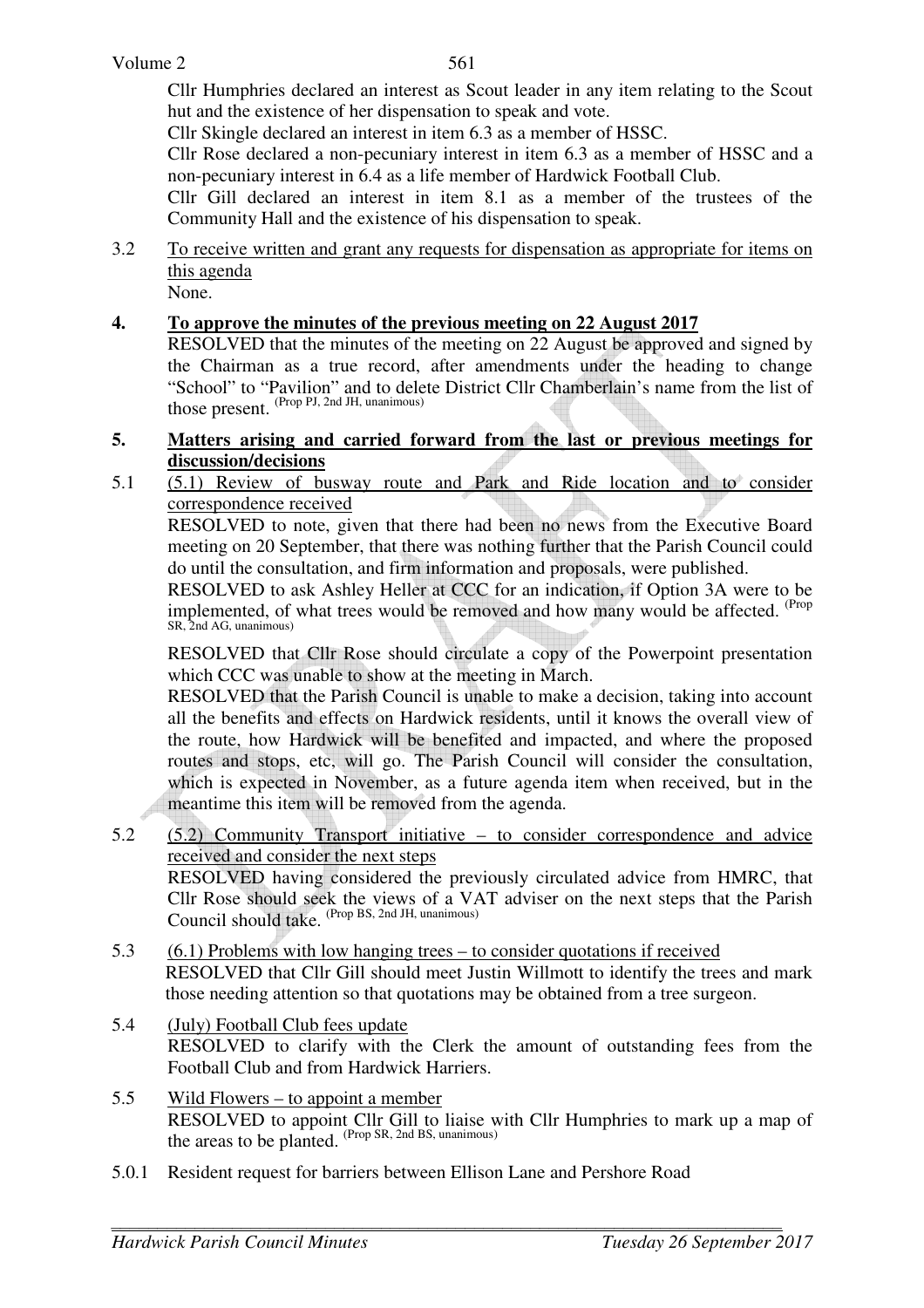RESOLVED having considered the Chairman's verbal report on the outcome of his enquiries with CCC to respond to the resident that, having taken advice from CCC Highways, the Parish Council does not propose to take the idea of barriers forward due to the inconvenience they would cause to other users, such as people with buggies, or electric/invalid scooters, as the clearance required, given the width of the passage, would not prevent mopeds from getting through, and that if moped riders are witnessed using the passage inappropriately, to call 101 and report them to the police.

## **6. Correspondence/communications received**

6.1 Hardwick Scout Group – proposal that the Scout Group adopts the land to the rear of the Scout Hut and erects a small fence around it

RESOLVED that the Parish Council that the Chairman should meet with the Scout Group to ask them to elaborate on their future plans, the exact area involved and the type of fence proposed, and to seek an indication of whether they envisage exclusive use of the land.

- 6.2 Neighbourhood Watch
- 6.2.1 Request that the Parish Council pays for the cost of room hire for meetings and request for date of December meeting

Anne Jones clarified the request, that the Parish Council undertake to fund any future Neighbourhood Watch meetings as and when organised in addition to the two meetings already arranged. RESOLVED that the Parish Council is willing to fund the costs of up to five meetings per annum at £14.00 per meeting. (Prop SR, 2nd BS, unanimous)

RESOLVED that the December meeting should be held on 12 December, and given that the School will be unavailable on that date, to book the Pavilion from 7.00 pm.

Cllr Humphries gave her apologies for the December meeting as she will be involved with the School play.

## 6.2.2 Suggestion that the CCTV coverage in the village be extended

 At 8.28 pm on a proposition by the Chairman, the meeting was briefly suspended for comment on the CCTV system. The meeting re-opened at 8.30 pm.

RESOLVED having considered the suggestion from the Neighbourhood Watch group that CCTV be installed in other parts of the village, that the Parish Council should take no further action on CCTV or widening its remit until the new Community Centre is built. <sup>(Prop SR, 2nd AG, unanimous)</sup> It was observed that it was open to the Neighbourhood Watch co-ordinator to investigate the possibilities with the Police.

- 6.3 Hardwick Sports and Social Club
- 6.3.1 Request for repairs to guttering

 RESOLVED having considered the Chairman's verbal report on his enquiries with SCDC that building regulations recommended that a soakaway of 1 cubic metre per soakaway be provided, to seek quotations for two more downpipes with 1 cubic metre soakaways around each. (Prop AG, 2nd SR, carried with 5 in favour and 1 against)

#### 6.3.2 Request for permission for a larger container for storage of equipment

 RESOLVED to remind HSSC that they have rights under the lease, Clause 2C, to use the area cross-hatched in black, if they are proposing to put the storage within the designated area on the plan, but if they propose going outside the designated area, the Parish Council will require a more specific proposal. (Prop BS, 2nd PJ, unanimous)

6.3.3 Request that the courtyard behind the Club be used for an outdoor table tennis area RESOLVED to draw HSSC's attention to Clause 2D of the lease which states that the Club has the right to use the area shaded green on the plan for tables and chairs. <sup>(Prop</sup>) BS, 2nd PJ, unanimous)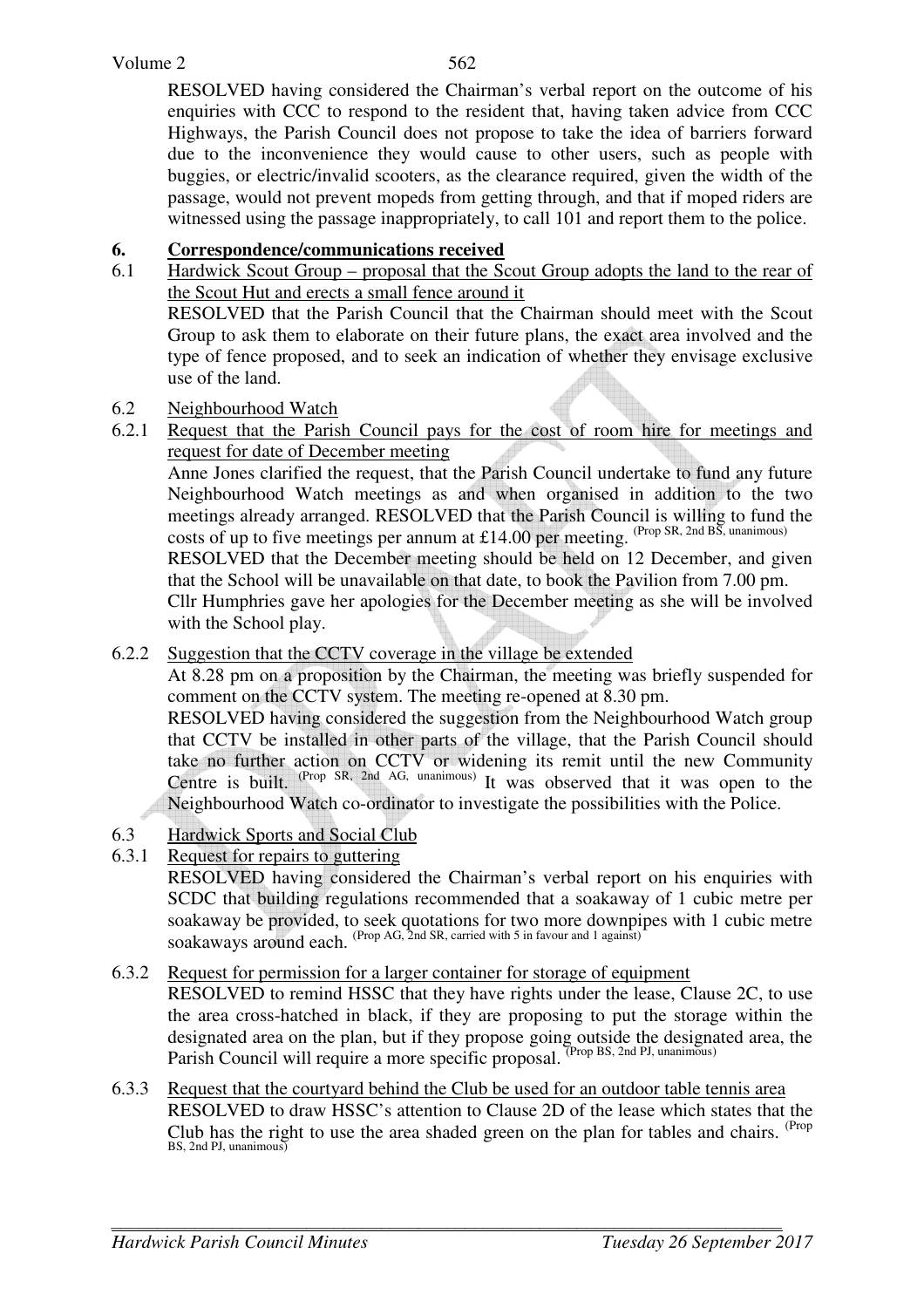6.4 Toft Lions – request permission for regular use of Recreation Ground and changing rooms

 RESOLVED that the Clerk should contact the Football Club to enquire how much usage both pitches get on Saturdays and Sundays, what the usage of pitches is now and whether they could accommodate another team playing on them.

 RESOLVED to write to Toft Lions to let them know that the Parish Council has discussed their request and is awaiting more information from the Hardwick Football Clubs, and to enquire how many teams the Club has, and what is the age range.

- 6.5 CCC Invitation to bid for LHI funding 2018/19 RESOLVED that Cllr Humphries should publicise the information on the website.
- 6.6 SCDC Consultation on Neighbourhood Planning Committee RESOLVED that councillors may comment as individuals on the draft guidance. <sup>(Prop</sup> SR, 2nd AG, unanimous)
- 6.0.7 Village Plan report

RESOLVED to note receipt of the Village Plan accounts. Cllr Joslin reported that the responses from the survey were still being processed and categorised. It was hoped that the results would be available by Christmas and that there would be an indication of what people would like to see in the village with regard to transport, education, etc. Cllr Humphries reported that information regarding the community bus had not yet been received and the group had not met.

RESOLVED that Cllr Joslin should ask for an update at the next Village Plan meeting in November, to inform budget setting and provide evidence for the community bus project.

- **7. Planning Applications and Decision notices and tree works applications**
- 7.1 Planning applications received since the last meeting
- 7.1.1 S/3208/17/NM 111 Limes Road Non-material amendment of S/2237/16/FL Noted for information.
- 7.2 SCDC Decision Notices

Details of planning permissions granted by SCDC or refusal notices since the last meeting can be viewed on the SCDC Planning Portal at http://plan.scambs.gov.uk/.

7.2.1 S/2911/17/NM – 89 Limes Road – Non-material amendment of planning permission S/3616/16/FL for moving rear extension line away from boundary and moving roof light from front to rear

 Following the Parish Council's request for further information and a time extension, SCDC replied:

 "The application for 89 Limes Road, Hardwick is a non-material amendment and does not require comments from the Parish Council, it was sent for information only."

- 7.2.2 S/1879/17/FL 2 Laxton Avenue Proposed new dwelling Permission granted.
- 7.2.3 S/2212/17/FL 11 Pershore Road Proposed two storey extension to the side of the property with a single storey extension to the rear – Permission granted.
- 7.2.4 S/2321/17/FL 18 Hall Drive Single storey front and rear extension Permission granted.
- 7.2.5 S/2289/17/FL 22 Sudeley Grove Side extension to garage Permission granted.
- 7.2.6 S/2455/17/PN Land at Red Brick Farm, Main Street Application for prior notification of proposed development by telecommunications code system operators for a communications tower, antennas, ground based apparatus and ancillary development – Permission granted.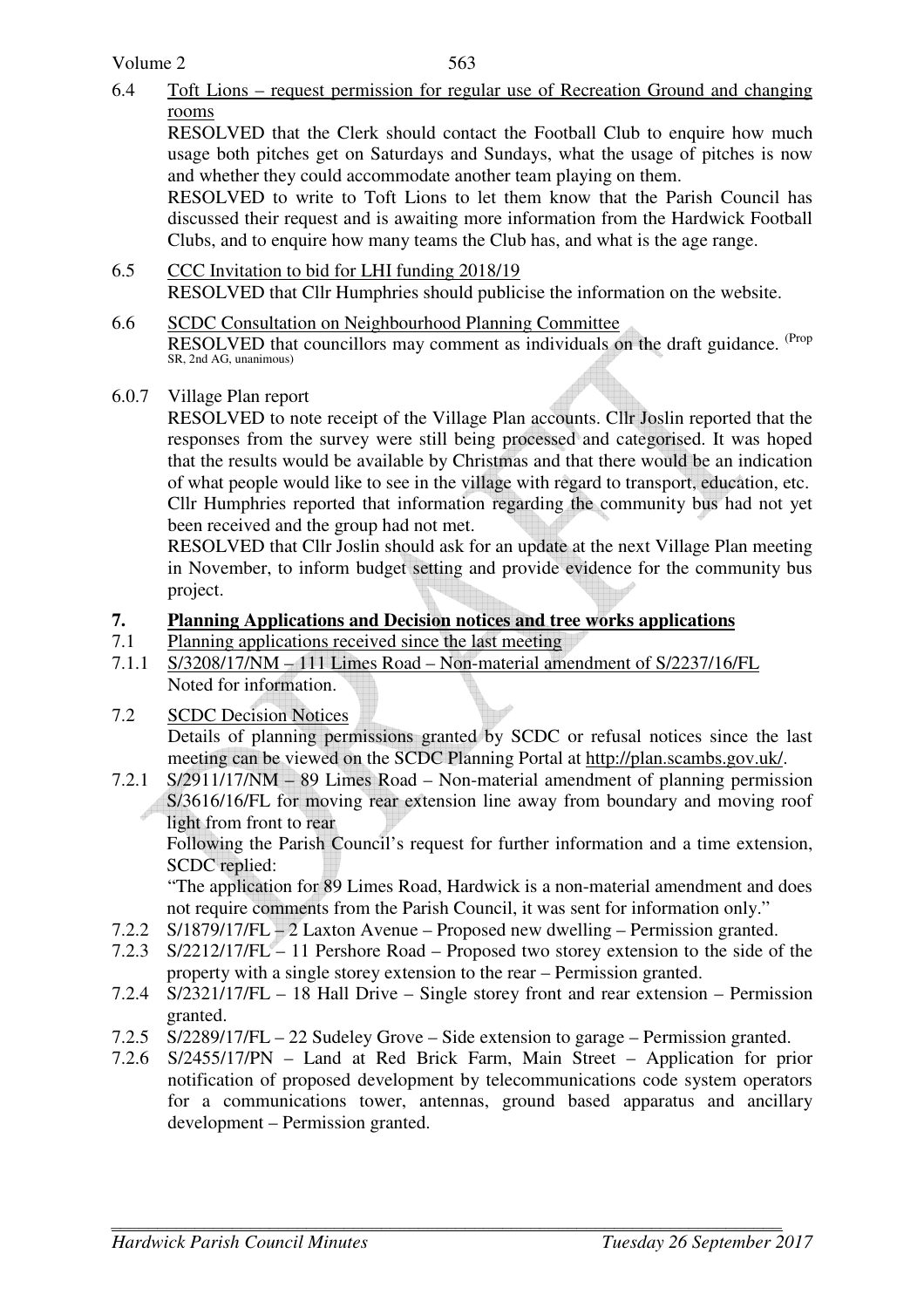#### Volume 2

- 7.2.7 Planning Inspectorate Appeal Decision APP/W0530/W/17/3170945 Land at 41 St Neots Road – Outline planning permission for one dwelling with all matters reserved - Appeal dismissed.
- 7.2.8 S/3585/16/FL Land adjacent St Neots Road Self storage container site with site administration office, WC block and associated customer parking – Appeal lodged
- 7.3 Tree Works None.

## **8. Members reports and items for information only**

8.1 New Housing Developments and Planning Obligations including report on Planning Committee meeting

 RESOLVED having received Cllr Rose's verbal report that SCDC had provided him with a copy of the Planning Obligation agreement, which was now in its final stages, for the Grace Crescent development and the questions he had raised as to why the Parish Council was not listed as a party to the agreement and would not have power to enforce the obligations, not to pursue this further.

Cllr Rose stated that all three obligations agreed by the Planning Committee were included in the agreement, although footpath improvements, car parking at the Pastures and the cycle rack in St Neots Road were not, and he had sought clarification on these. After the agreement is signed a planning application for the reserved matters will be prepared. The developers hope to make a presentation to the village or Parish Council in November and start work in April/May 2018.

The St Neots Road development is following a similar timetable and it is hoped to start work in mid 2018.

 Cllr Rose has updated the Community Association and they are willing to contribute ideas for the design and use of the Community Centre and afterwards the running of the Community Centre. Cllr Rose will convene a steering group meeting in the next couple of months.

## 8.2 Report on Parish Planning Forum Meeting at SCDC on 12 September

 Cllr Rose's previously circulated report on the Parish Planning Forum was taken as read.

# **9.** Finance, procedure and risk assessment<br>9.1 To consider any quotes for urgent work re

To consider any quotes for urgent work required because of risk and Clerk's use of delegated powers

 RESOLVED to note that the Clerk had used her delegated powers between meetings to:

- Ask RPM to check and fix the rivets on the quarter pipe.
- Purchase a new chain and padlock for the Recreation Ground play area fencing at a cost of £25.00, as the other one had gone missing.

#### 9.2 To receive play areas and skate park inspection reports

RESOLVED to receive reports on the Egremont Road and St Mary's Church play areas.

RESOLVED to arrange the repair of the wooden slats missing on either side at the top of the slide at Egremont Road and to rectify the bolts that were sticking out.

RESOLVED, given Cllr Bhachu's verbal report that a fence panel had come down at Grenadier Walk play area, to arrange for reinstatement.

RESOLVED to email Cllr Wellbelove for an up to date report on the skate park.

9.3 To receive the financial report and approve the payment of bills RESOLVED that the payments as listed in the finance report should be paid, plus PKF Littlejohn (Audit report) £360.00. <sup>(Prop PJ, 2nd JH, unanimous)</sup>